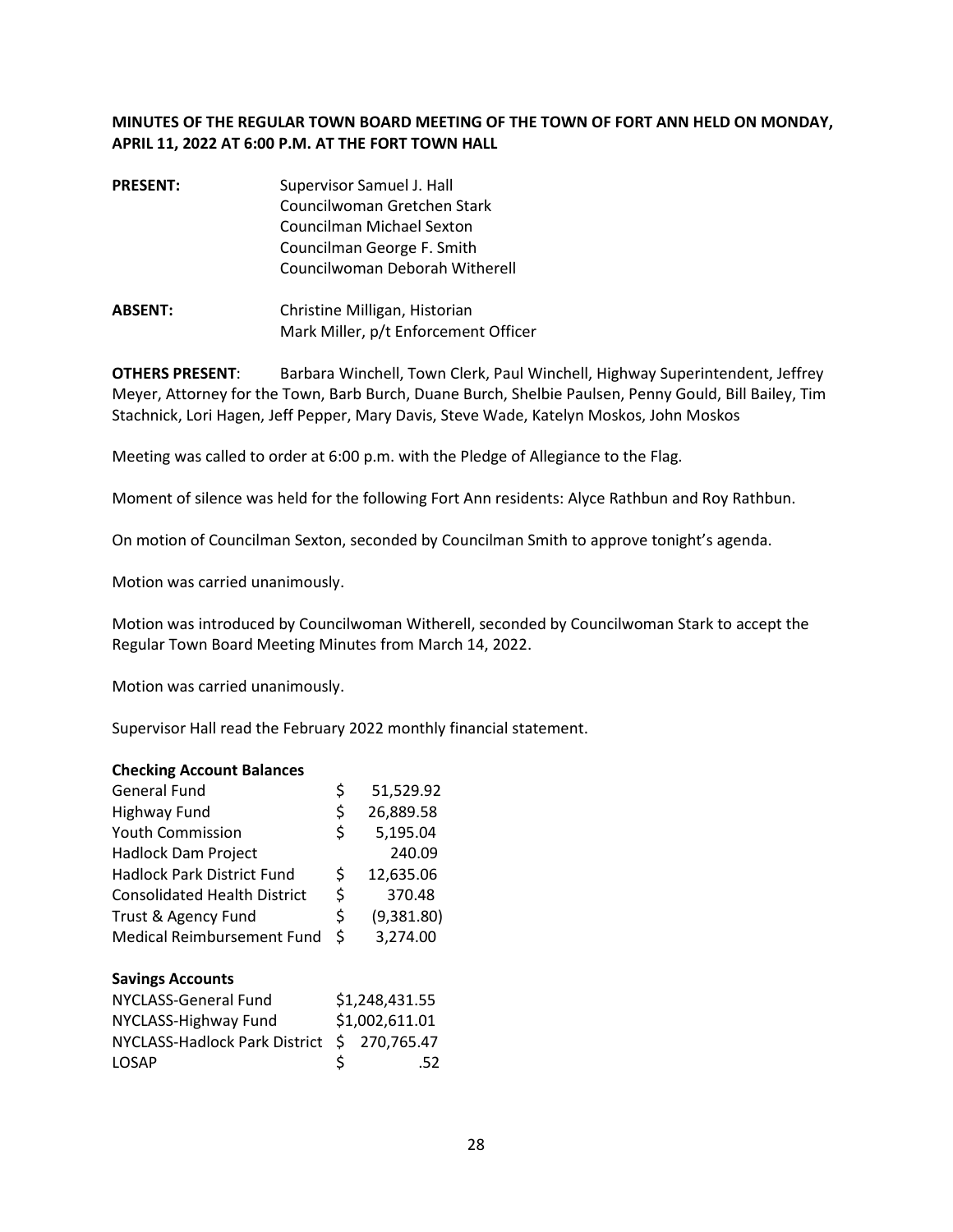Motion was introduced by Councilman Sexton, seconded by Councilman Smith to pay the bills as warranted and audited.

Motion was carried unanimously.

Supervisor and Town Board Members reviewed the LOSAP investment statement from Glens Falls National Bank for the first quarter ending 3/31/2022.

### **6:05 p.m. Public Hearing opened**

The Town Clerk read the Notice of Public Hearing that appeared in The Post Star 4/6/2022. The Fort Ann Town Board shall conduct a Public Hearing at the Fort Ann Town Hall, 80 George Street, Fort Ann, New York on April 11, 2022 at 6:05 PM. The Public Hearing, as required by section 147(f) of the Internal Revenue Code, shall be for the purpose of considering the adoption of a Resolution approving a financing agreement between the Fort Ann Volunteer Fire Company, Inc. (the "Fire Company") and Rosenbauer South Dakota, LLC. in a maximum aggregate principal amount not to exceed \$392,278.00, the purpose of which loan is to finance in part the purchase of one (1) Rosenbauer Engine Tanker and to pay costs and expenses incidental to the financing. The Fire Company will be required to pay all taxes on the equipment. The payments due pursuant to the loan obligation will be secured by a security interest in the equipment. The purchase is related to the obligations of the Fire Company under its fire protection service agreement with the Town of Fort Ann. The equipment shall be owned and operated by the Fire Company and shall be located at the fire house State Route 149, Fort Ann, New York.

Supervisor asked if there was anyone in attendance that would like to be heard.

6:06 p.m. Motion was introduced by Councilman Sexton, seconded by Councilman Smith to close the public hearing without any comments.

**6:06 p.m. Public Comment opened for items listed on tonight's agenda.** 

### **6:07 p.m. Public Comment closed without comment.**

**Supervisor's Report:** Supervisor Hall stated the dog control officer resigned and there will be a resolution to hire a new dog control officer later in the evening with the town board approval to start tomorrow.

Supervisor Hall had received a list of properties believed to be in flood zone. There was a committee meeting at the Town Hall with DEC about flood zone plans. They will be getting back together to refine and establish some of the ones that are in the flood zone and some are not. The maps at Washington County are different than the maps that DEC has for the overlays.

Councilman Sexton said there was a Major Public Notice received from APA to residents on West Road and South Bay Road. The residents thought it might be a 24/7 operation. The Town Clerk confirmed that a copy of the notice from APA had been given to each Town Board Member as well as the Planning Board Members. Residents are worried about vehicle traffic. Councilman Sexton is of the understanding that this matter has not been brought before the Planning Board and just to the APA. He's in communication with the APA to get further information.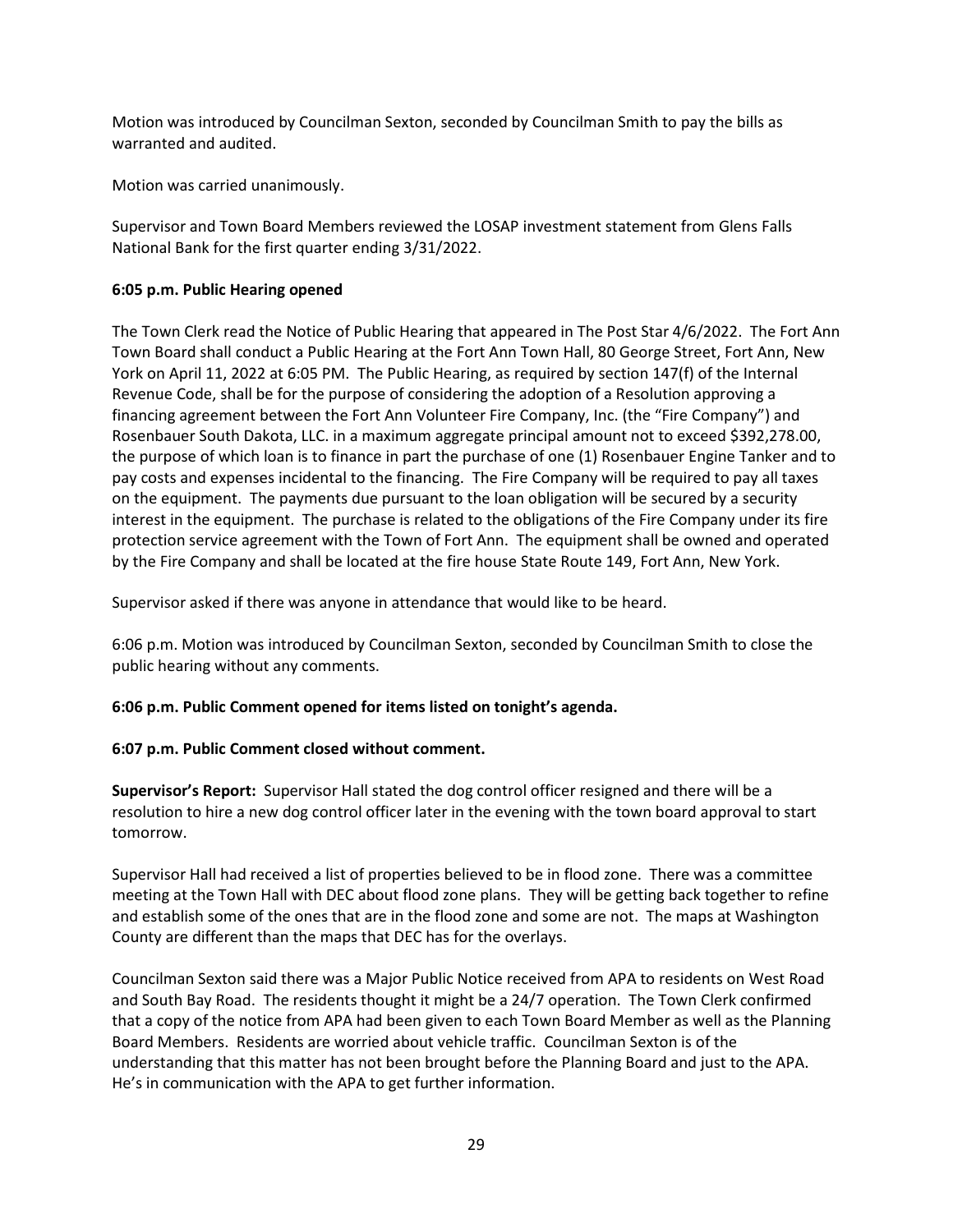Supervisor Hall asked Paul Winchell, Highway Superintendent, if he knew anything about this. Mr. Winchell stated it is Troy Top Soil, Troy, New York that is crushing/screening and selling gravel out of the old Harris pit. Mr. Winchell hasn't seen them draw out of there yet.

Attorney for the Town said he needs a better sense of what is being proposed.

**Councilman Smith** said Hadlock is filling up quickly. He had a productive zoom meeting with LHA. They have a few projects in mind but further research is needed.

**Councilwoman Stark** would like to send a thank you note to Camp Chingachgook, 1872 Pilot Knob Road, Kattskill Bay, NY 12844 with allowing people that wanted to ice fish with parking.

Working with John Huggins of Glens Falls Hospital about fixing sidewalks in the Village of Fort Ann; bike racks and signage. Looking for trail stewards to make sure the trail is picked up and to report anything unsafe.

Lifeguard course being given April  $19^{th}$  – April 22<sup>nd</sup> at the Hudson Falls High School. April  $18^{th}$  is the day to register.

**Town Clerk's Report** was given for March 2022.

**Highway Superintendent Report**: The Highway Superintendent reported they have graded once; cutting brush and ditching on Mattison Road.

**Enforcement Officer Report** was given for March 2022 and read by Supervisor Hall.

**Historian**: not present but Supervisor Hall reported that all historian records have now been moved to a place where the historian and historical society can go through the records.

**Old Business:** nothing new to report on A Local Law Regulating Short-Term Rentals in the Town of Fort Ann or A Local Law Amending the Town of Fort Ann Site Plan Review.

**New Business**: Councilwoman Stark asked if it would be possible to survey the area behind the Old Stone House Library. Perhaps the town could get a grant. Want to make sure that area is within the Town and not encroaching on others property (enough room on each side). All Town Board members were in agreement.

### **RESOLUTION #52-2022**

**ACCEPTING LETTER OF RESIGNATION FROM PART-TIME DOG CONTROL OFFICER, LISA BARBATO**  On motion of Councilman Sexton, seconded by Councilman Smith to accept resolution entitled "Resolution Accepting letter of resignation from Part-time Dog Control Officer, Lisa Barbato, for Town of Fort Ann."

ADOPTED AYES 5 Sexton, Smith Stark, Witherell, Hall

**RESOLVED**, the Town Board of the Town of Fort Ann hereby accepts the letter of resignation from Lisa Barbato, effective March 23, 2022.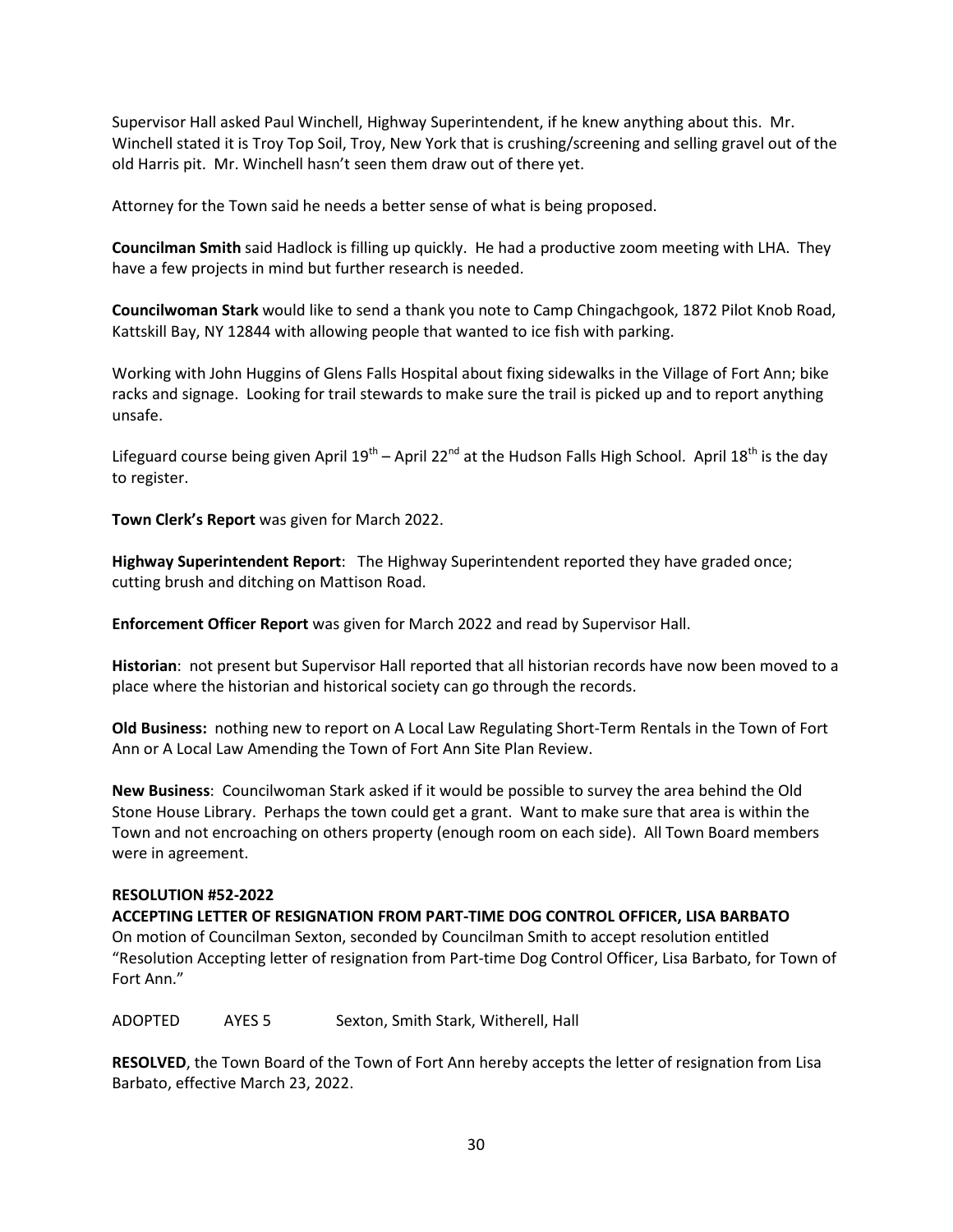# **RESOLUTION #53-2022**

## **HIRING SHANNON CELESTE DOG CONTROL OFFICER FOR DOG CONTROL PURPOSES WITHIN THE TOWN OF FORT ANN**

On motion of Councilman Smith, seconded by Councilwoman Stark to accept resolution entitled "Resolution to Hire Dog Control Officer for Dog Control Purposes within the Town of Fort Ann."

ADOPTED AYES 5 Sexton, Smith, Stark, Witherell, Hall

**RESOLVED**, the Town Board of the Town of Fort Ann does hereby hire Shannon Celeste as Dog Control Officer for the Town of Fort Ann effective April 11, 2022. The annual salary will be prorated and she will be paid on a biweekly basis.

The Town Clerk added that Shannon has been the Dog Control Officer with the Town of Fort Edward and has an established relationship with Countryside. This should be a smooth transition as the Town of Ft. Edward and the Town of Ft. Ann use the same forms. Also, Todd Humiston will back up Shannon and Shannon will be Todd's back up.

#### **RESOLUTION #54-2022**

## **AUTHORIZING THE HIGHWAY SUPERINTENDENT TO CONTRACT WITH WASHINGTON COUNTY FOR THE MOWING OF HIGHWAYS**

On motion of Councilman Sexton, seconded by Councilman Smith to accept resolution entitled "Resolution Authorizing the Highway Superintendent to contract with Washington County for the mowing of Highways."

ADOPTED AYES 5 Sexton, Smith, Stark, Witherell, Hall

**RESOLVED**, that the Town Board of the Town of Fort Ann hereby approves the agreement and authorizes Paul Winchell, Highway Superintendent, to sign said agreement and file a copy of the agreement in the Town Clerk's Office.

### **RESOLUTION #55-2022**

## **TO APPROVE TAX EXEMPT FINANCING FOR THE PURCHASE OF A ROSENBAUER ENGINE TANKER TO BE PURCHASED BY THE FORT ANN VOLUNTEER FIRE COMPANY, INC.**

On motion of Councilwoman Witherell, seconded by Councilman Sexton to accept resolution entitled "Resolution to approve Tax Exempt Financing for the purchase of a Rosenbauer Engine Tanker to be purchased by the Fort Ann Volunteer Fire Company, Inc."

ADOPTED AYES 5 Sexton, Smith, Stark, Witherell, Hall

**RESOLVED,** the Town Board of the Town of Fort Ann hereby approves of the Tax-Exempt Financing for the purchase of a Rosenbauer Engine Tanker being offered to the Town of Fort Ann Volunteer Fire Company, Inc. by Rosenbauer South Dakota, LLC in an amount up to \$392,278.00.

#### **RESOLUTION #56-2022**

### **APPOINTING DIRECTOR OF 2022 SUMMER RECREATION PROGRAM**

On motion of Councilman Sexton, seconded by Councilman Smith to accept resolution entitled "Resolution appointing Director of 2022 Summer Recreation Program.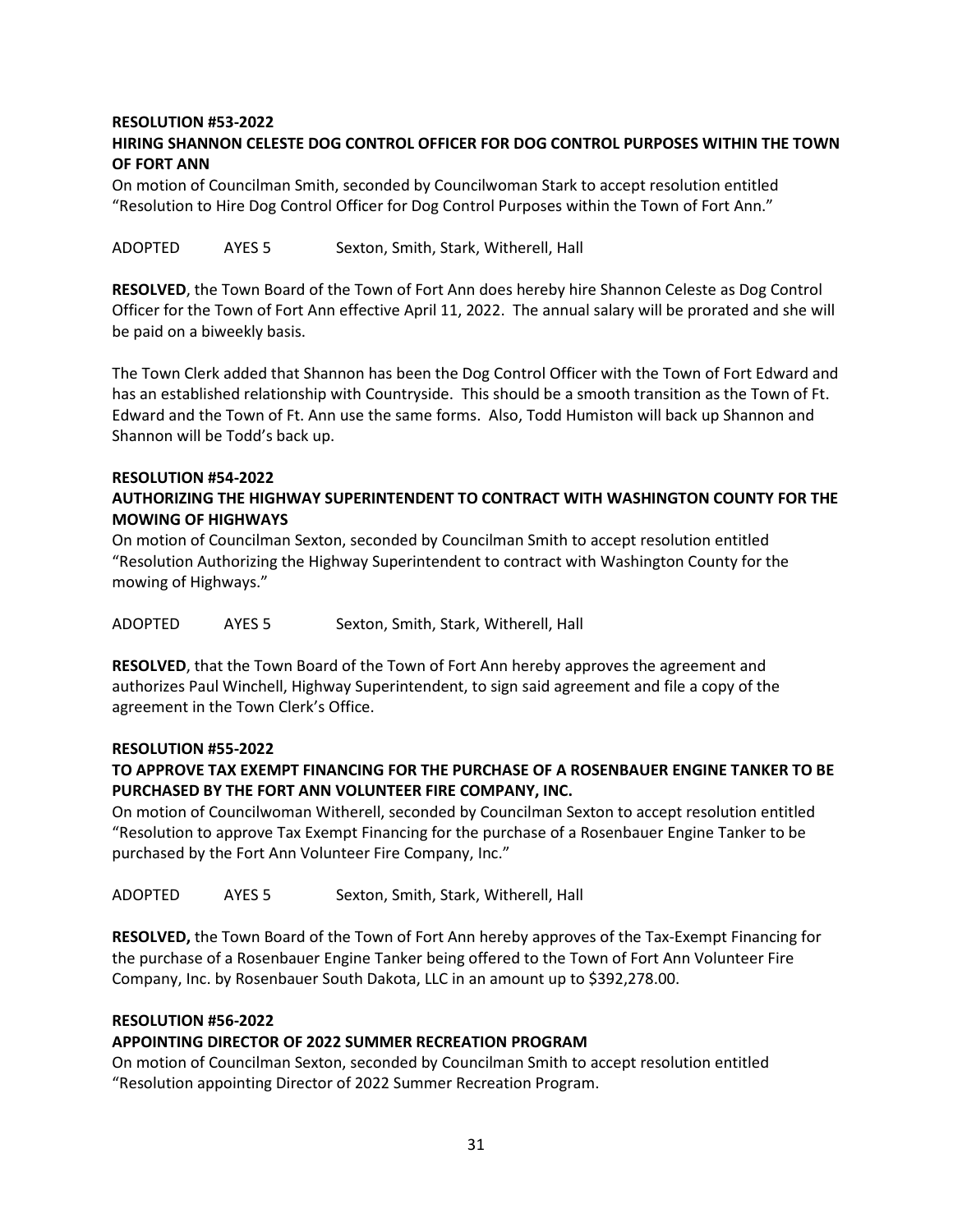**RESOLVED**, that the Fort Ann Town Board hereby appoints Walter "OC" West, 10566 State Rte 149, Fort Ann, New York 12827 as the 2022 Director of Summer Recreation Program at an annual salary of \$3,500.00.

#### **RESOLUTION #57-2022 APPOINTING 2022 VOLUNTEER LIFEGUARD**

On motion of Councilwoman Witherell, seconded by Councilman Sexton to accept resolution appointing 2022 volunteer lifeguard."

ADOPTED AYES 4 Sexton, Smith, Witherell, Hall ABSTAIN 1 Stark

**RESOLVED,** that the Fort Ann Town Board does hereby appoint Gretchen Stark, 364 Hadlock Pond Road, Fort Ann, New York 12827 to serve as a volunteer, without compensation of any sort, as a lifeguard for the summer of 2022.

Supervisor Hall thanked Councilwoman Stark for her years of volunteering at the Pilot Knob Beach.

### **RESOLUTION #58-2022**

## **AUTHORIZING SUPERVISOR TO EXECUTE CONTRACT WITH NYS DEC TO YORK RAKE SHELVING ROCK PARKING LOTS TRASH COLLECTION AND YORK RAKE DACY CLEARING ROAD**

On motion of Councilman Sexton, seconded by Councilwoman Stark to accept resolution entitled "Resolution Authorizing Supervisor to Execute Contract with NYS DEC to York Rake Shelving Rock Parking Lots, Trash Collection and York Rake Dacy Clearing Road."

ADOPTED AYES 5 Sexton, Smith, Stark, Witherell, Hall

**RESOLVED**, the Town Supervisor is hereby authorized and directed to execute any and all agreements and related documents associated therewith with the NYS Department of Environmental Conservation, to York Rake Shelving Rock Parking Lots, trash collection and York rake Dacy Clearing Road.

### **RESOLUTION #59-2022**

**AUTHORIZING TOWN OF FORT ANN TOWN SUPERVISOR TO ENTER INTO AGREEMENT WITH COUNTRYSIDE VETERINARIAN PRACTICE, P.C. FOR TOWN DOG CONTROL SHELTER SERVICES PURSUANT TO NEW YORK STATE AGRICULTURAL AND MARKETS LAW ARTICLE 7 FOR THE YEAR 2022**  On motion of Councilwoman Stark, seconded by Councilwoman Witherell to accept resolution entitled "Resolution Authorizing Town of Fort Ann Town Supervisor to Enter into Agreement with Countryside Veterinarian Practice, P.C. for Town Dog Control Shelter Services pursuant to New York State Agricultural and Markets Law Article 7 for the Year 2022."

ADOPTED AYES 5 Sexton, Smith, Stark, Witherell, Hall

**RESOLVED,** the Town Board hereby finds that the Agreement between the Town and Countryside that was prepared by the Town Attorney is acceptable and the Town Board authorizes and directs the Town Supervisor to sign and take all necessary steps to enter in to the agreement with Countryside, upon final attorney approval.